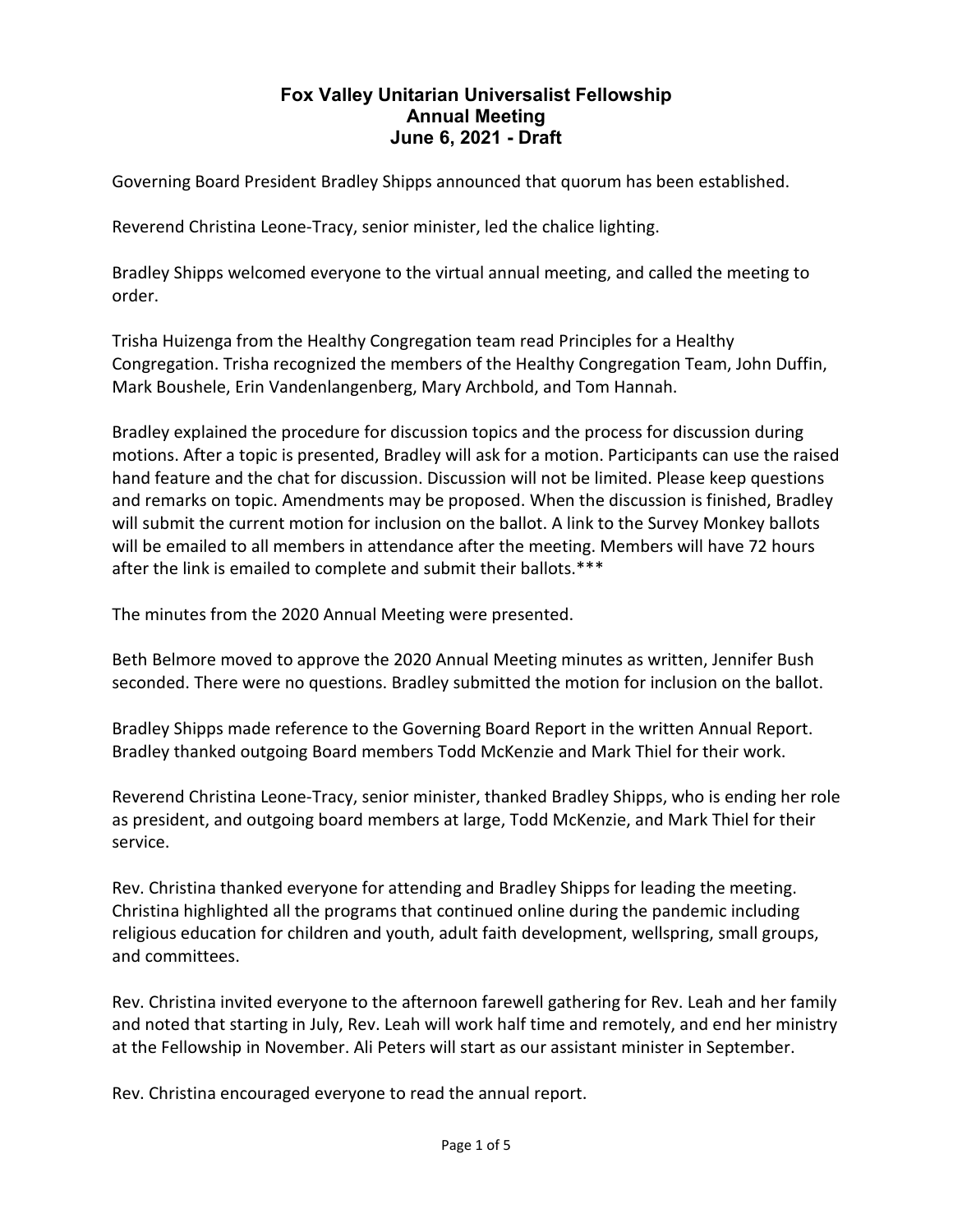Treasurer Theresa Hannah noted that like many other organizations, the pandemic has caused financial uncertainty for the Fellowship. There was a reduction in expenses since the building was closed. A review of the Fellowship's financial records shows that through April, revenue has exceeded expenses; this may change as the building gets thoroughly cleaned and equipment receives maintenance. By the end of the year, we may need to dip into the Payroll Protection Program funds.

Theresa highlighted the generous donations to the minister's discretionary fund during the year. The first ever online auction in December raised funds for audio visual equipment in the sanctuary. Theresa acknowledged Phyllis Schmitt for working tirelessly to make sure everything is managed well and for ensuring accurate numbers.

Sam Zinth, planned giving committee chair, introduced the proposed resolution to reaffirm the establishment and purpose of the fellowship endowment. Sam noted that this resolution will "supersede the one from the year 2000, which originally established the Fellowship endowment and Planned Giving Committee."

Jerry Behrendt moved to approve the resolution to reaffirm the establishment and purpose of the fellowship endowment as written, Ian Moore seconded.

A couple of questions were addressed during the discussion. The proposed resolution does not change how the endowment is managed or how Acorn Society members are recognized. Right now, we do not have a system for donating to specific programs unless we are running a special collection.

Bradley submitted the motion for inclusion on the ballot.

Sam Zinth presented the bylaws changes related to the Planned Giving Committee. Sam explained that the changes simplify and streamline fundraising practices at the Fellowship. Currently, there are two groups charged with the financial sustainability of the Fellowship. The Planned Giving Committee, which oversees long-term fundraising, like gifts to the endowment; and the Stewardship Committee, which oversees short-term fundraising, like annual giving and fundraisers. A UU Stewardship Consultant visited the Fellowship in 2019 and suggested that these two groups merge.\*

These bylaws changes will create a single committee responsible for all aspects of fundraising. This new committee will be called the Generosity Ministries Team and will report to the Executive Team. This is a change in operational structure and nothing about the purpose or management of the endowment will change. This change creates a cohesive fundraising platform.

Elizabeth Van Sickle moved to approve the bylaws changes related to the Planned Giving committee as written, Rick Krumwiede seconded.

There was no discussion. Bradley submitted the motion for inclusion on the ballot.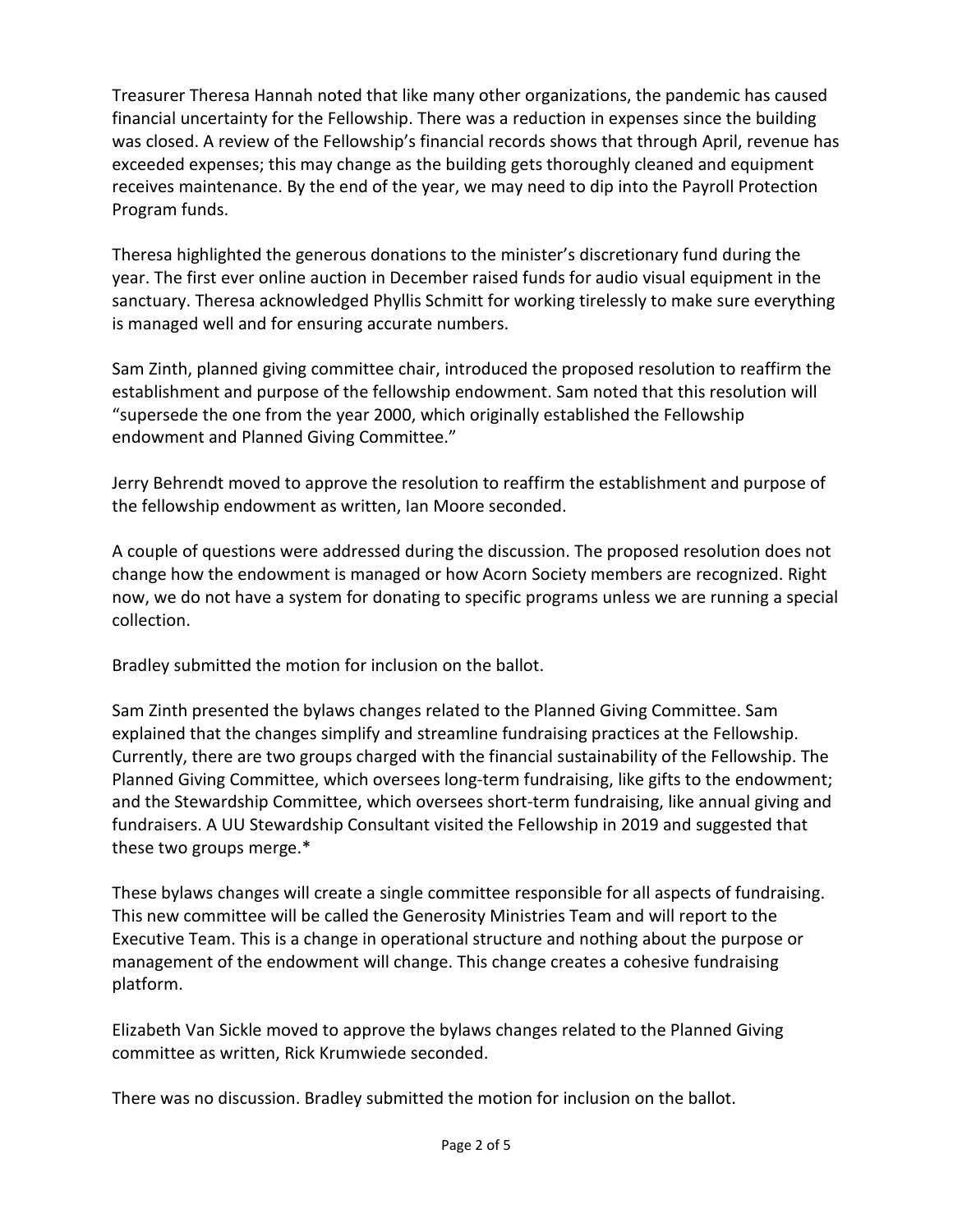Bradley Shipps presented additional bylaw changes. These changes are unrelated to the other bylaw changes and are small changes of clarifying language.

Suzanne Marnocha moved to approve the additional bylaws changes as whole as written, Sam Zinth seconded.

There was no discussion or questions.

Bradley submitted the motion for inclusion on the ballot.

Leadership Development Committee Chair, Justin Fisher, presented the slate of leadership candidates and explained that leadership candidates are nominated by the leadership development committee, with the governing board candidates passing confidential background checks as part of the governance policy.

## **Governing Board**

Governing Board President (2021-2023), Jeff Miller Governing Board Vice President (2021-2022), Bradley Shipps, Only eligible for one year per bylaws Governing Board Treasurer (2021-2023), Patrick Mitchell Governing Board Member at Large (2021-2023), Karen Bruno Governing Board Member at Large (2021-2023), Beth DeStasio Governing Board Member at Large (2021-2023), Theresa Hannah Governing Board Member at Large (2021-2022), Samantha Zinth, Only eligible for one year per bylaws

## **Leadership Development Committee**

Leadership Development Committee Chair (2021-2023), Justin Fisher Leadership Development Committee Member (2021-2023), Elizabeth Van Sickle

There were no other nominations.

Bob Williams moved to approve the candidates for Governing Board as presented by the Leadership Development Committee, Ann Fisher seconded.

There is only one candidate per position and the motion includes the entire slate of Governing Board candidates.

There were no questions or discussion.

Bradley submitted the slate of candidates for the Governing Board for inclusion on the ballot.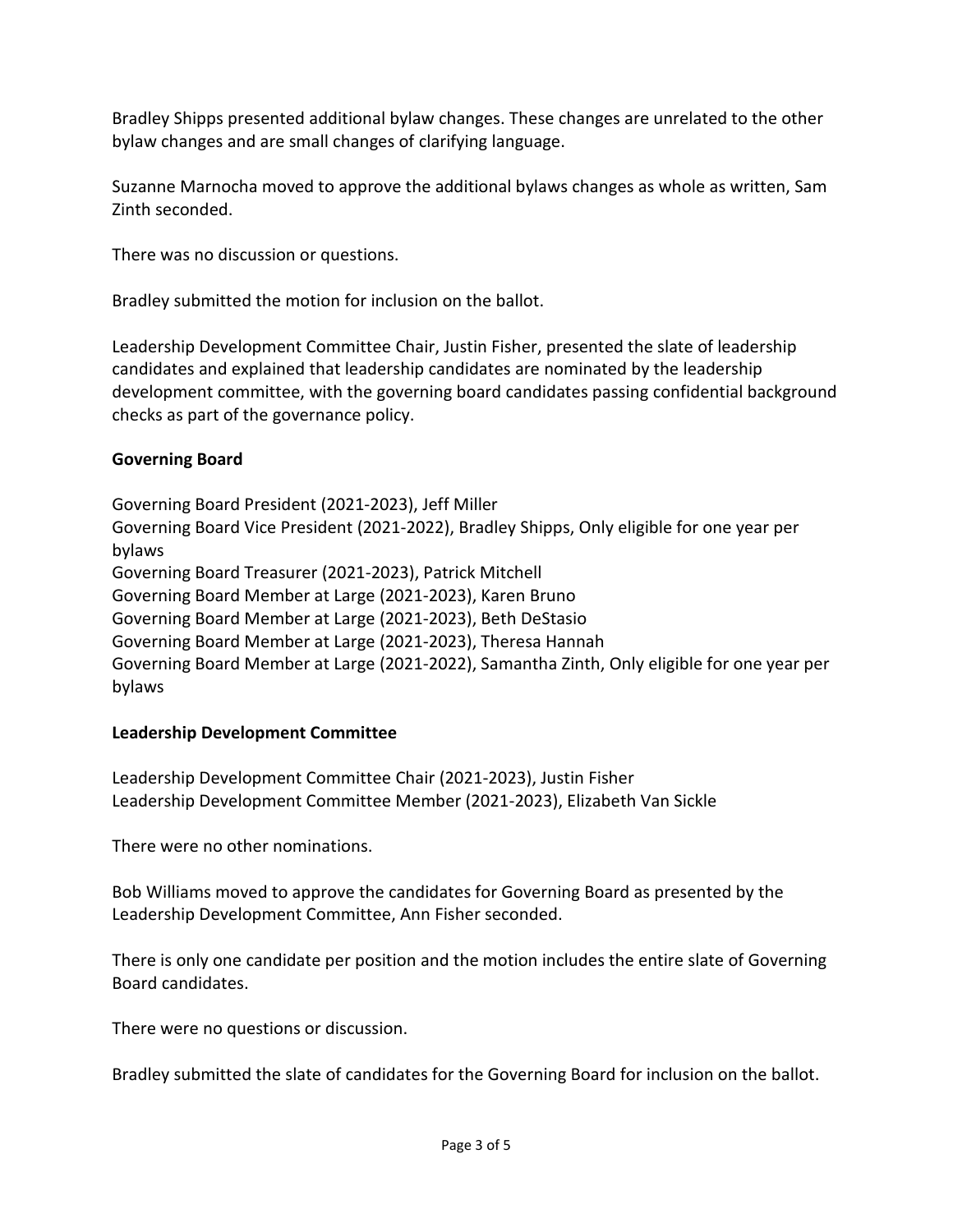Lisa Hintz moved to approve the Leadership Development Candidates as presented by the Leadership Development Committee, Margaret Alexander seconded.

There were no other nominations and no discussion.

Bradley submitted the slate of candidates for the Leadership Development Committee for inclusion on the ballot.

Director of Finance and Operations, Phyllis Schmitt, presented the proposed 2021-2022 budget. Phyllis thanked Theresa Hannah for all of her assistance, especially this year, but in the past as well.

Phyllis noted that the numbers in the 2020-2021 budget column are what was prepared prior to last year's annual meeting and the proposal of a month to month budget process for 2020- 2021. Total income of \$689,706 based largely on pledges. This represents a 9.3% decrease from prior year's budget. A major year to year difference in income is the payroll protection program loan that became a grant in 2020-2021 and was included in the 2020-2021 budget. Expenses are largely flat throughout this year's budget, with a small 2.1% increase overall. The main increase was in the personnel area, to restore professional expenses to the amount as specified in individual letters of agreement, and to give a small token increase to staff. The result is a budget a deficit of \$87,000. The projected excess from 2020-2021, which is largely made up of the income from the payroll protection program grant, will be applied to cover the 2021-2022 deficit. The mortgage has been refinanced so there is a reduction in principle and interest costs for 2021-2022.

Tom Hannah moved to approve the 2021-2022 budget as presented, Penny Robinson seconded.

During the discussion, several questions were addressed. Specific funds are not part of the annual operating budget. Religious Education fees were retrenched in 2020-2021 due to cancelled trips, no retreats, and other cancellations, and were re-established for 2021-2022. The budget is prepared on actual pledges, with a small decrease to account for folks who are unable to fulfill their pledge. Unpledged income is an estimate based on EFT's and past history around other giving.

We are projecting an excess at the end of the current fiscal year, roughly 90,000, that will cover the projected 87,000 shortfall for 2021-2022. Phyllis highlighted the "By the Numbers" page of the annual report for folks to check out more information about the budget.

Bradley submitted the motion for inclusion on the ballot.

Bradley thanked everyone for their presence and participation and adjourned the meeting.

\*\*\* A total of 77 of the 102 registered voting members attending our virtual annual meeting on Sunday, June 6, 2021, and 3 members voting via absentee ballots, cast their ballots for: